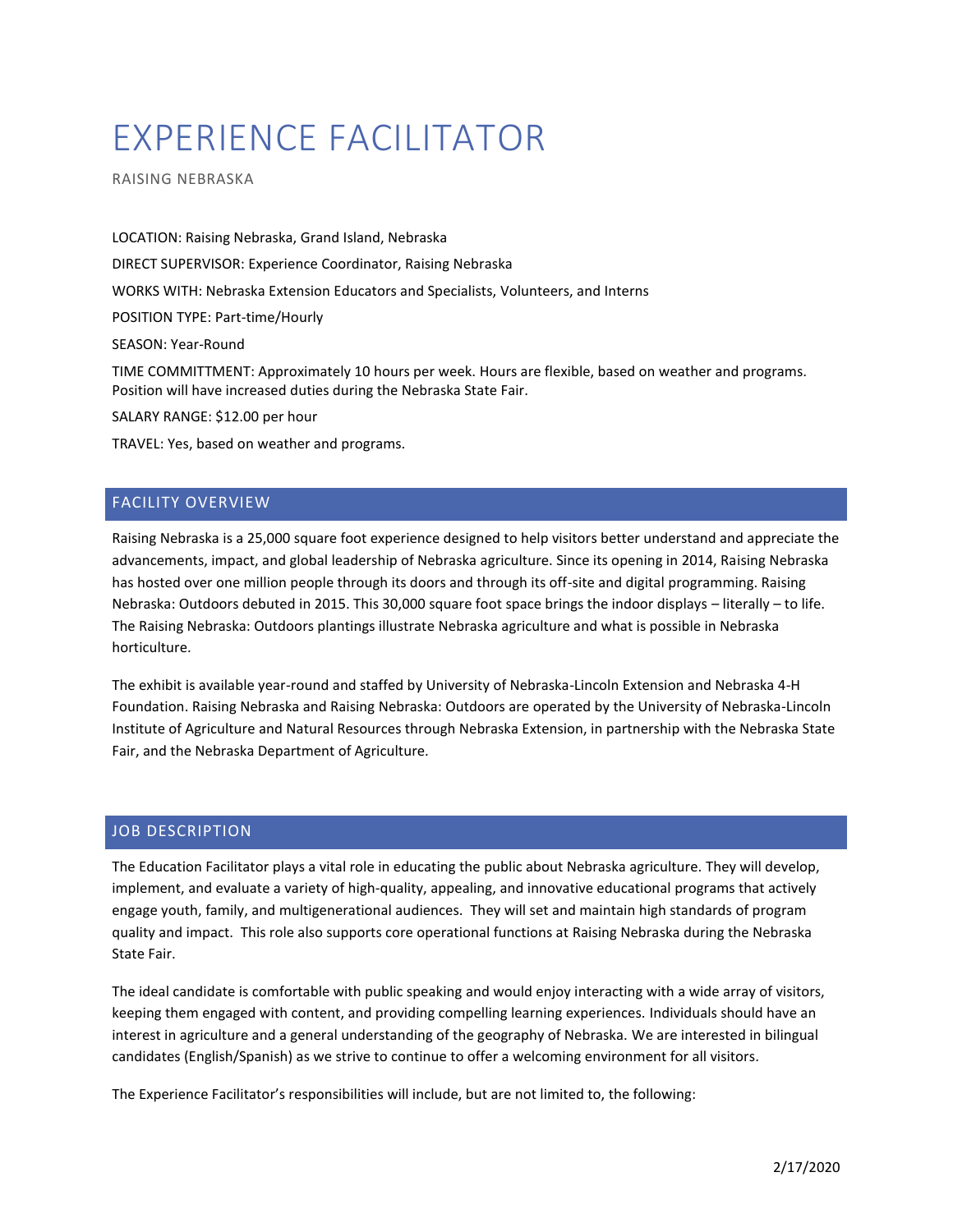## *COMMUNICATE AND COLLABORATE EFFECTIVELY WITH EXPERIENCE COORDINATOR TO PROMOTE AND PRESENT PUBLIC PROGRAMMING INSPIRED BY AND INTERPRETING NEBRASKA AGRICULTURE.*

- o Develop and Deliver tours and workshops for Pre K-12th grade school and youth groups visiting Raising Nebraska. This includes developing program themes and goals, planning activities, writing lesson plans, procuring needed supplies, and coordination logistics for programs with the Experience Coordinator;
- o In collaboration with Experience Coordinator and Nebraska Extension, develop exhibition-related supplemental educational materials;
- o Train and supervise volunteers and representatives from cultural or community organization to assist with activities and programs, as needed;
- $\circ$  Collaborate with the internal and external partners to design and implement school, family, and community programs that are age- and audience-appropriate including but not limited to camps, workshops, tours, and events;

#### **Curriculum Development**

 $\circ$  Oversee curriculum development for standards-based youth programs related to Raising Nebraska exhibits themes and contemporary issues in agriculture, with emphasis making the topics relevant to diverse communities;

#### **Outreach**

- o Develop and implement outreach programs including online lesson plans and virtual field trips related to Raising Nebraska exhibits for multiple grade levels and disciplines;
- o Lead off-site engagement at schools, community centers, fairs, and festivals;
- $\circ$  Establish and maintain strong cooperative relationships with cultural organizations and community groups to build program diversity and audience interest;
- o Build and maintain partnerships with local and regional schools and school districts, colleges, universities, and community organizations, in collaboration with the Experience Coordinator;

#### **Evaluation**

- o Consistently monitor/evaluate programs for attendance, effectiveness and improvement. Meaningfully reflect on past programs to help push Raising Nebraska's program offerings forward;
- Provide support to other Raising Nebraska programs and outreach efforts, as needed;
- Provide support for Nebraska's Largest Classroom Day(s) during the Nebraska State Fair;
- Perform other duties as assigned.

# QUALIFICATIONS

#### REQUIRED

- At least 18 years of age;
- High School Diploma/GED;
- Bilingual (English/Spanish);
- 2-3 years' experience working with youth;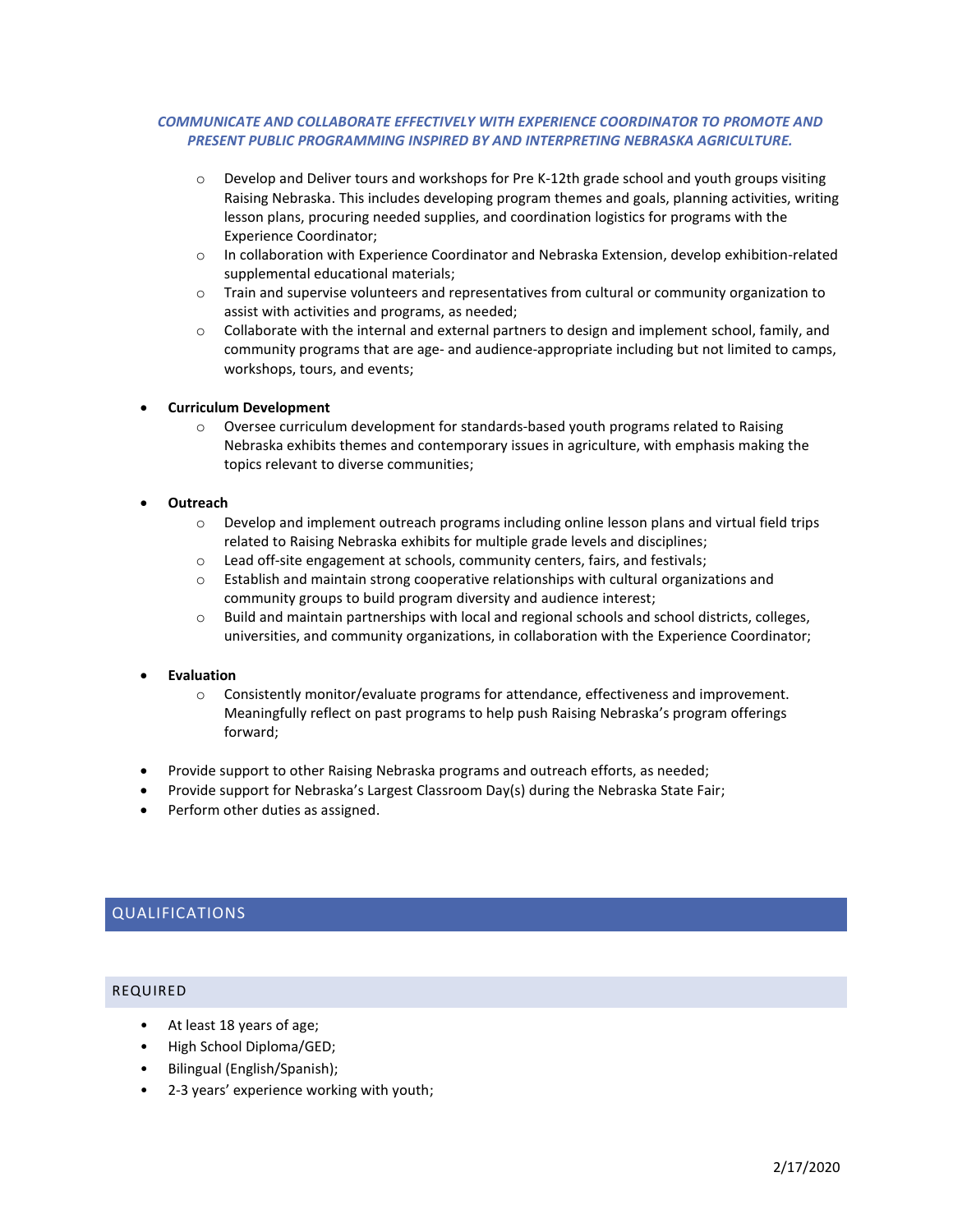- Experience developing and implementing programs and activities for youth;
- Willingness to interact with groups of children and diverse groups of visitors for long periods of time;
- Must be dependable and reliable;
- An interest in Nebraska Agriculture and a desire to communicate this knowledge to others;

#### **Skills**

- Proficiency in the use of Microsoft Office applications: Word, Excel, and PowerPoint;
- Ability to lead programs and activities for youth, family, and multigenerational audiences;
- Excellent communication skills: written, interpersonal, and public speaking;
- Experienced, energetic, comfortable, and effective public speaker;
- The ability to follow written and verbal instructions;
- Excellent listening skills and the ability to gauge the needs and interests of visitors & respond accordingly;
- Detail orientated with strong organizational skills;
- Ability to work independently, as well as within a team, and respond to guidance from staff;

#### **Qualities**

- Eager to learn and collaborate;
- Upbeat, positive attitude;
- Imaginative, resourceful, and creativity;
- Flexible and adaptable in approach to work;
- Passionate about creating impactful experiences for visitors;
- Demonstrated ability to positively interact with visitors in a manner consistent with a public educational facility serving multigenerational and multicultural/multiethnic individuals and families, the ability to provide excellent customer service, and respect for all people's points of view;
- Willingness to work alongside staff to create a welcoming visitor experience and ensure the success of programs and events;
- A sincere and genuine interest in people of all ages;
- Respectful of visitors' differences learning style, cultural backgrounds, age level, and special needs;
- Demonstrated ability to create and sustain relationships with a wide array of diverse groups;
- Willingness to assist with initiatives and projects as needs arise;

#### **Other**

- Ability to work evenings and weekends as program schedule requires;
- Must be neat and well groomed and wear name badge provided;
- Valid Nebraska driver's license with clean driving record;
- Ability and willingness to travel for program development and presentation;
- Reliable and consistent transportation;
- Pass a background checks and drug screening;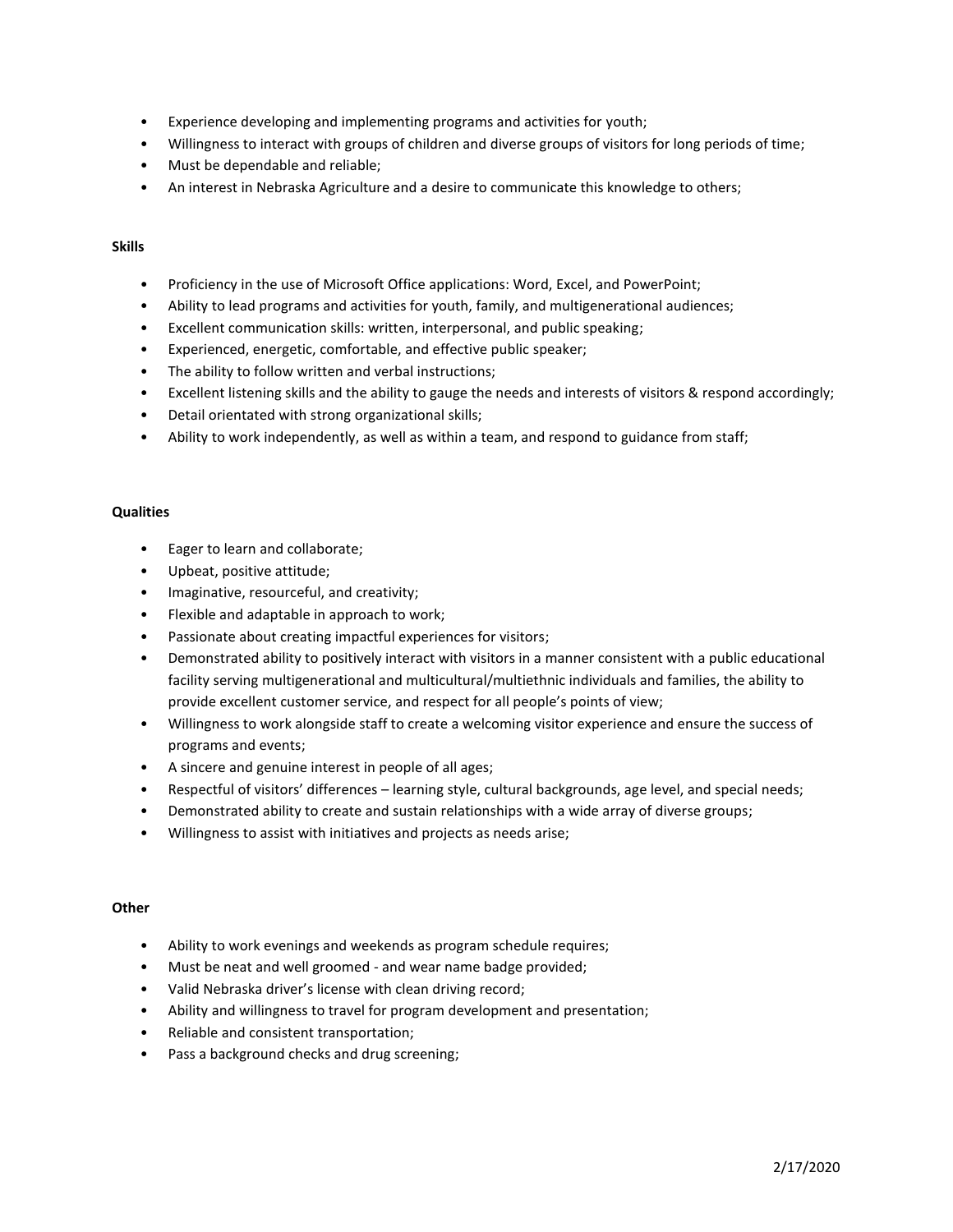#### PREFERRED

- Bachelor's degree or higher in education, communication, agriculture, or closely related discipline.
- Five years of professional education and/or teaching experience with youth, teen and/or family audiences.
- Strong knowledge of learning theories/styles, child development, and the ability to apply it to audience engagement.
- Familiarity school curriculum development and knowledge of Nebraska State Educational Standards
- Familiarity with trending topics in agriculture
- Demonstrated ability in object-based teaching
- Experience working in a multi-generational space or drop-in activity space
- Experience in planning and presenting public programs for diverse audiences
- Experience developing and implementing program evaluation

# PHYSICAL REQUIREMENTS

- Ability to move easily within the space for extended periods of time;
- Ability to transport and set up materials needed for educational programming;
- Ability to communicate clearly in oral and written formats;
- Ability to supervise youth in active spaces both indoors and outdoors;
- Ability to use a computer and telephone;

Note: Duties described above have been identified as essential functions as required by the Americans with Disabilities Act.

# WORK ENVIRONMENT

Work will typically be performed in a museum spaces, outdoors, and in the communities served. Some travel is expected, sometimes overnight. The noise level in the Museum work environment is usually low to moderate.

# BACKGROUND SCREENING

Raising Nebraska is a part of University of Nebraska-Lincoln 4-H/Extension. All volunteers and staff who work directly with youth are required to complete the Nebraska 4-H screening process found at [https://4h.unl.edu/resources/volunteers-screening.](https://4h.unl.edu/resources/volunteers-screening) Volunteer screening is done in order to assure a safe, positive, and nurturing environment for all youth involved with the Nebraska 4-H programs and provide protection for the child, the volunteer, the educator, the 4-H Council, the Extension Board, and the University of Nebraska-Lincoln Extension. If you have questions about this process, please contact [nebraska4h@unl.edu.](mailto:nebraska4h@unl.edu?subject=Volunteer%20Screening)

# APPLICATION PROCESS